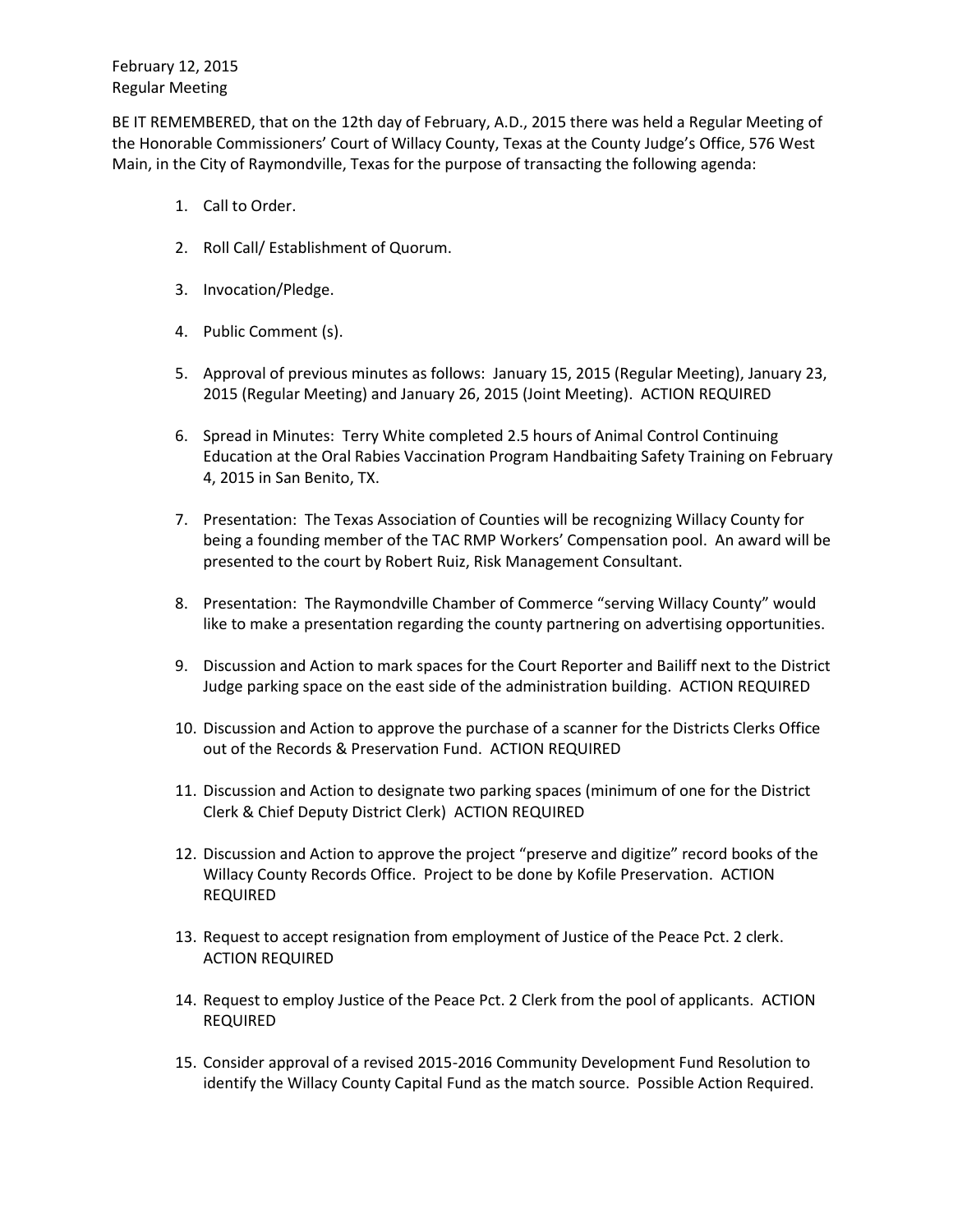- 16. Permission to apply for Fiscal Year 2016 grants for HIDTA, CPS, BPU, JAG, General Victims Assistance, and Violent Crimes Against Women and all supporting documentation, including resolution and if awarded, permission to accept grant rewards. ACTION REQUIRED
- 17. Request for Per Diem and mileage for (3) Sebastian Volunteer Firefighters for 2015 Edinburg Training Conference. ACTION REQUIRED
- 18. Request training conference tuition payment (reimbursement by Texas Forest Service) for 2015 Training Conference, Edinburg TX. ACTION REQUIRED
- 19. Request for Per Diem and mileage for (2) Santa Monica Volunteer Firefighters for 2015 Edinburg Training Conference. ACTION REQUIRED
- 20. Request from Santa Monica Volunteer Fire Department to add 4 new 2-way radios to county's existing radio contract. ACTION REQUIRED
- 21. Discussion and Action to hire surveying company for the industrial park road (behind north side of county jail). ACTION REQUIRED
- 22. Consideration and Possible Action to accept Maxor Administrative Services recommendation to implement a new compound management program effective March 1, 2015 to help control Rx costs associated with compounded prescriptions. POSSIBLE ACTION REQUIRED
- 23. Review, discuss and update to the 2015-2016 Community Development Fund proposed projects and take action as may be necessary. ACTION REQUIRED
- 24. Approval of donated salvaged caliche from Flint Energy Service Inc. to Road & Bridge Precinct 2. ACTION REQUIRED
- 25. Approval to Auction Equipment thru GovDeals.com for Precinct 4. ACTION REQUIRED
- 26. Authorization to submit applications, resolutions, and if awarded, accept funding for General Juvenile Justice and Delinquency Prevention Programs from the Criminal Justice Division (CJD) for the Governor's Office 2016 grant cycle. ACTION REQUIRED
- 27. Grant Contract 713520, Consider construction bids received and award a construction contract to the lowest qualified bidder. ACTION REQUIRED
- 28. Discussion and Action to consider authorization of resolution to request 84<sup>th</sup> State Legislature to consider possible emergency funding mechanism to assist Willacy County, Master Plan meet eligibility and guidelines of the Texas Historical Commission, Courthouse Preservation Program. ACTION REQUIRED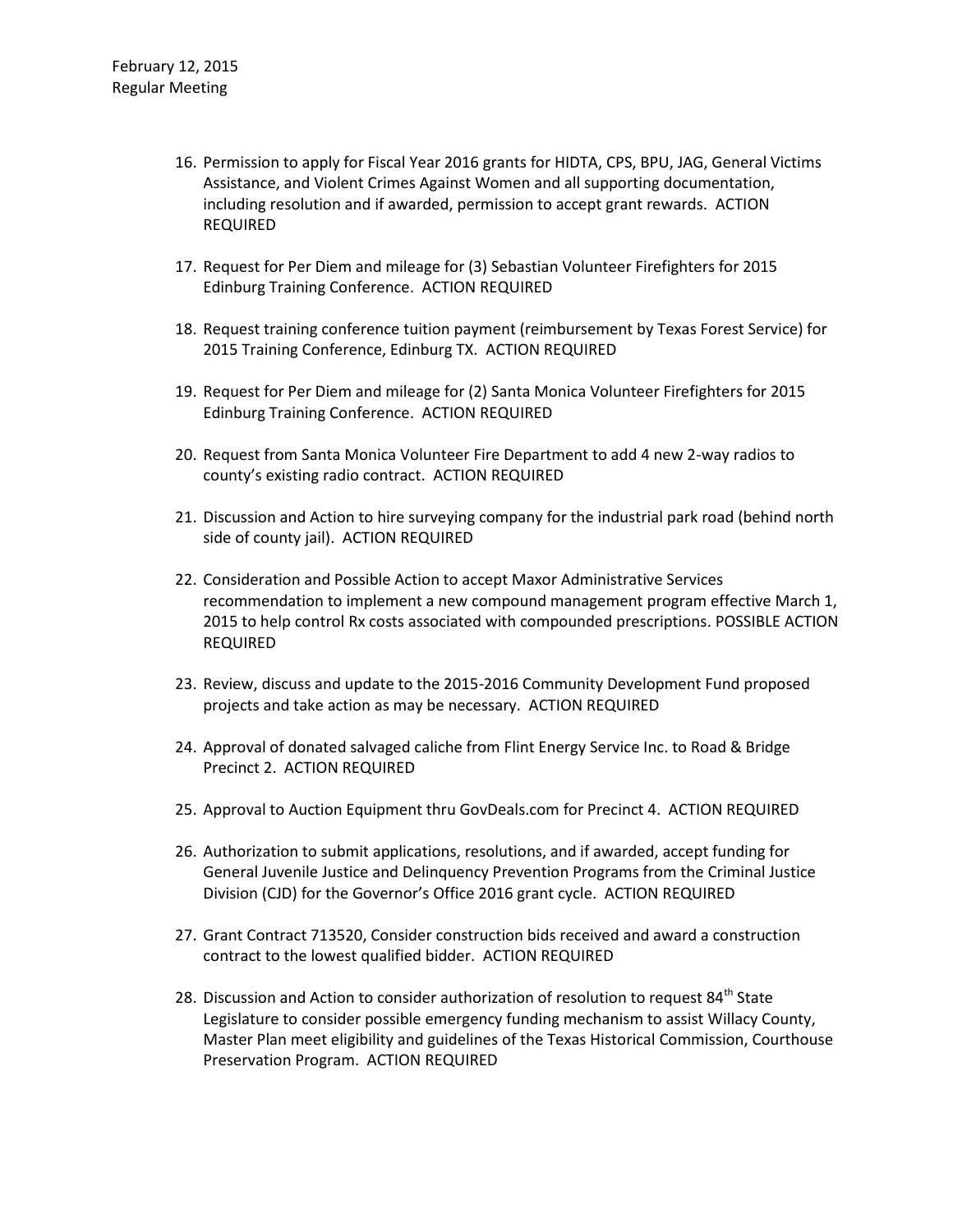- 29. Preservation/Proposal by Broaddus and Associates regarding Willacy County Courthouse Master Plan-Update, possible revision requirements, related costs and procedures to qualify for legislative testimonial intent, THC grant application and for the purpose to seek community partnership support. Discussion and Action Required
- 30. Discussion and Action to consider authorization of the identified and approved Willacy County Legislative Agenda-Proposed to the 84<sup>th</sup> State Legislature to implement, advocate and seek the support of the state leadership. Action Required
- 31. Discussion and Action to consider amendments and authorization, Sally Velasquez, Consultant in Governmental Affairs for Professional Services" contact terms as amended to apply in the 2014-2016 agreement entered with Willacy County. ACTION REQUIRED
- 32. Adjourn to EXECUTIVE SESSION as authorized by Texas Government Code Section 551.074. Closed Session Item:

(A) Discussion on library personnel matters

- 33. Reconvene into OPEN SESSION/Action relative to executive session. ACTION REQUIRED
- 34. Approval of Treasurer's Report. ACTION REQUIRED.
- 35. Approval of Tax Collector's Report. ACTION REQUIRED.
- 36. Approval of Claims. ACTION REQUIRED.
- 37. Approval of Budget Amendments. ACTION REQUIRED.
- 38. Approval of Travel Request. ACTION REQUIRED.
- 39. Adjourn.

THE COURT MET: PRESENT:

| Aurelio Guerra, Jr., | County Judge,             |
|----------------------|---------------------------|
| Eliberto Guerra,     | Commissioner, Precinct 1, |
| Oscar De Luna,       | Commissioner, Precinct 2, |
| Alfredo Serrato,     | Commissioner, Precinct 3, |
| Eduardo Gonzales,    | Commissioner, Precinct 4, |
| Bernard Ammerman,    | County Attorney,          |
| Ida Martinez,        | County Auditor,           |
| Rebecca Sanchez,     | County Clerk Deputy,      |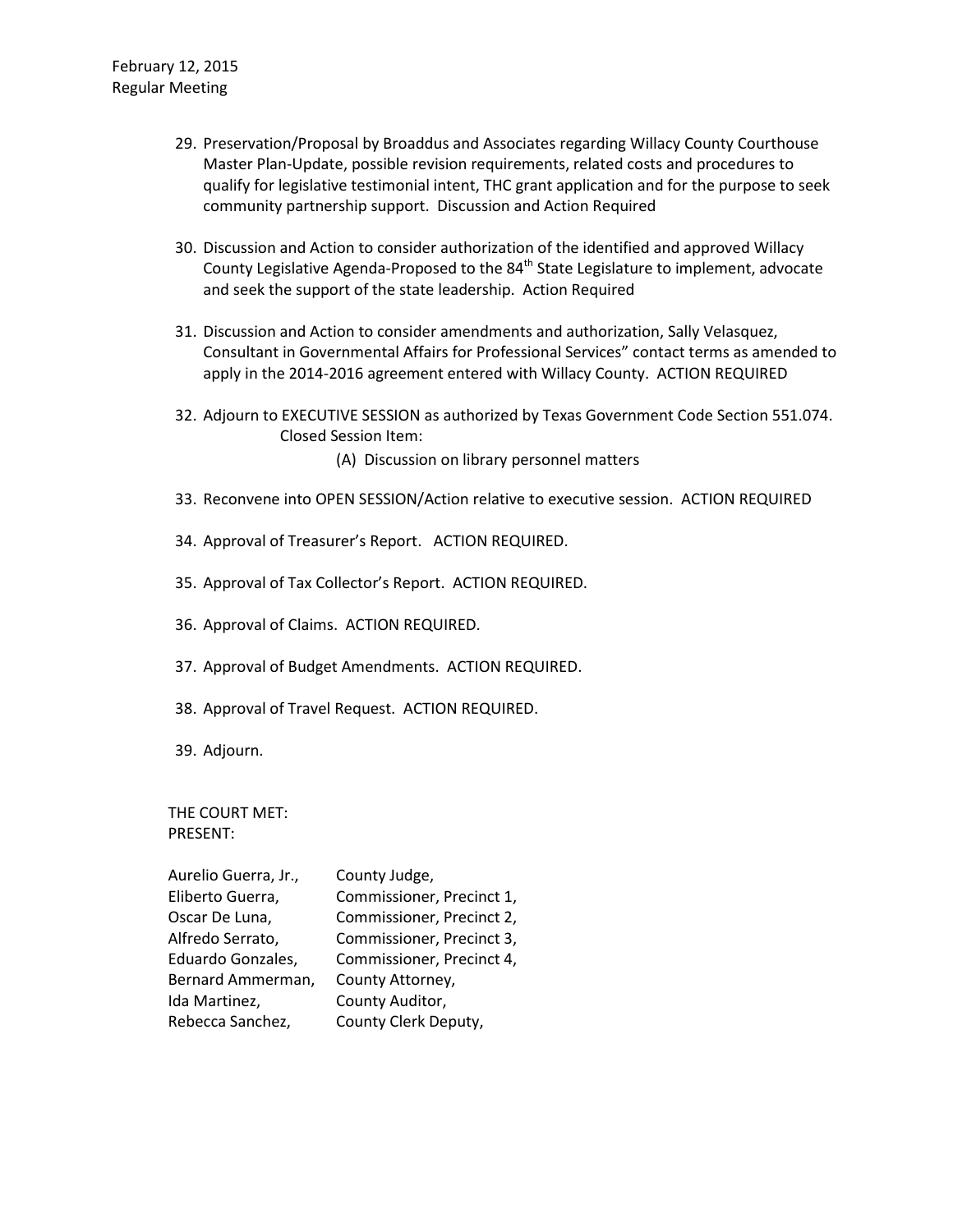## WHEREUPON, the Court was opened to the following proceedings were had to wit:

PERSONS VISITING THE COURT: Robert Ruiz Oralia Cardenas Craig B. Thompson Bonnie Brown Elma Chavez Gloria Sosa Micaela Wright Gilbert Lozano Aurelio Cadena, Jr.

- 1. Call to Order Chairman Aurelio Guerra, Jr.
- 2. Roll Call/Establishment of Quorum All Present
- 3. Invocation Pastor Sosa Pledge Commissioner Serrato
- 4. Public Comment(s) Commissioner Gonzales officially welcome Roxanna Ramirez as the new Commissioner's Office Manager for Commissioners Gonzales and Guerra.

Agenda # 5 IN REGARDS TO APPROVAL OF PREVIOUS MINUTES AS FOLLOWS: JANUARY 15, 2015 (REGULAR MEETING), JANUARY 23, 2015 (REGULAR MEETING) AND JANUARY 26, 2015 (JOINT MEETING)

Motion was made by Commissioner Guerra, seconded by Commissioner Gonzales for approval of previous minutes as follows: January 15, 2015 (Regular Meeting), January 23, 2015 (Regular Meeting and January 26, 2015 (Joint Meeting). Motion was put before the Court by the Chairman. Commissioners Guerra, De Luna, Serrato and Gonzales voting AYE. NAYS NONE. Motion was declared carried.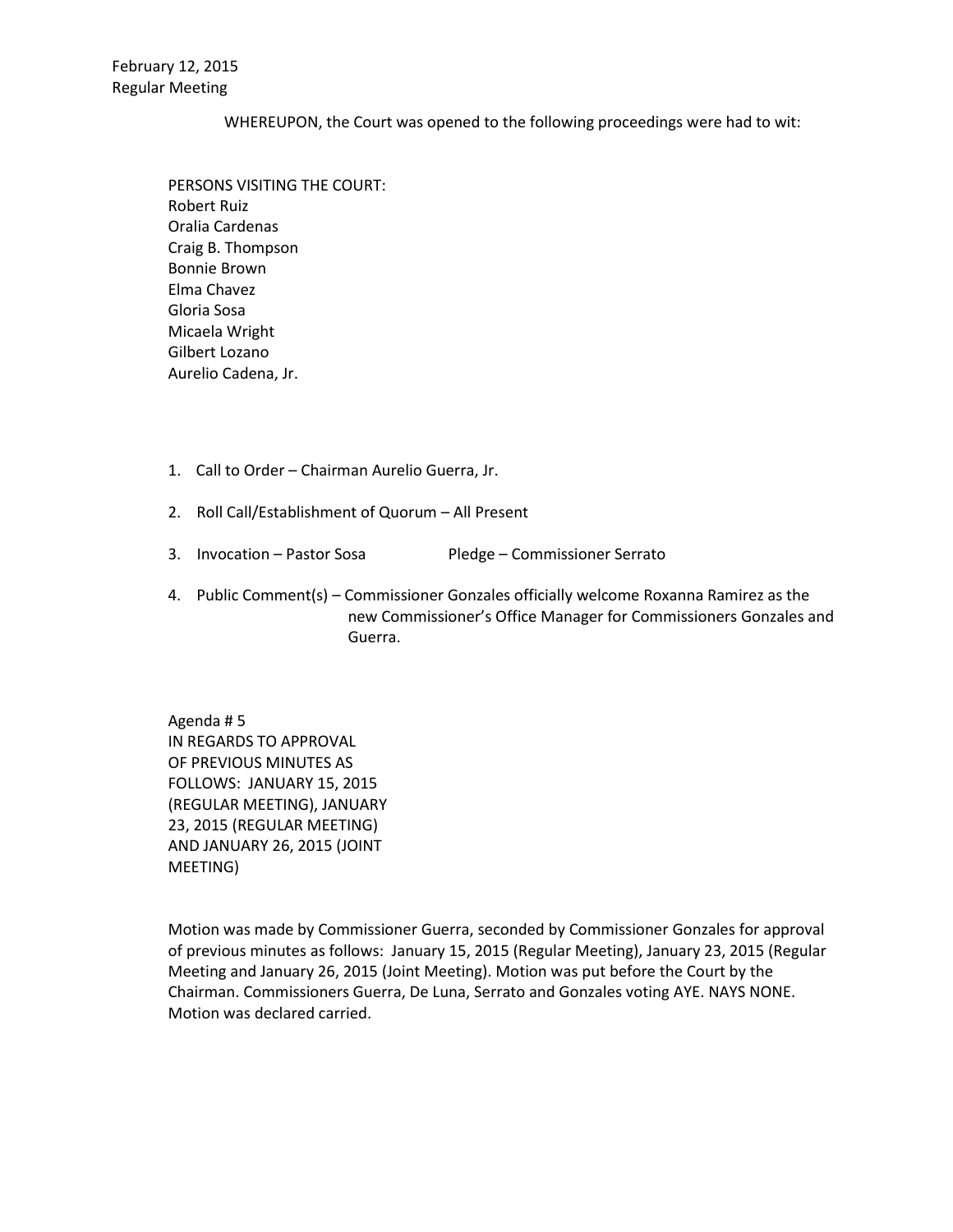> Agenda # 6 SPREAD IN MINUTES: TERRY WHITE COMPLETED 2.5 HOURS OF ANIMAL CONTROL CONTINUING EDUCATION AT THE ORAL RABIES VACCINATION PROGRAM HANDBAITING SAFETY TRAINING ON FEBRUARY 4, 2015 IN SAN BENITO, TX

As per the Chairman, Spread in the Minutes Terry White completed 2.5 hours of Animal Control Continuing Education at the Oral Rabies Vaccination Program Handbaiting Safety Training on February 4, 2015 in San Benito, TX.

Agenda # 7 PRESENTATION: THE TEXAS ASSOCIATION OF COUNTIES WILL BE RECOGNIZING WILLACY COUNTY FOR BEING A FOUNDING MEMBER OF THE TAC RMP WORKERS' COMPENSATION POOL. AN AWARD WILL BE PRESENTED TO THE COURT BY ROBERT RUIZ, RISK MANAGEMENT CONSULTANT

Presentation only on The Texas Association of Counties recognizing Willacy County for being a founding member of the TAC RMP Worker's Compensation pool. An award will be presented to the court by Robert Ruiz, Risk Management Consultant.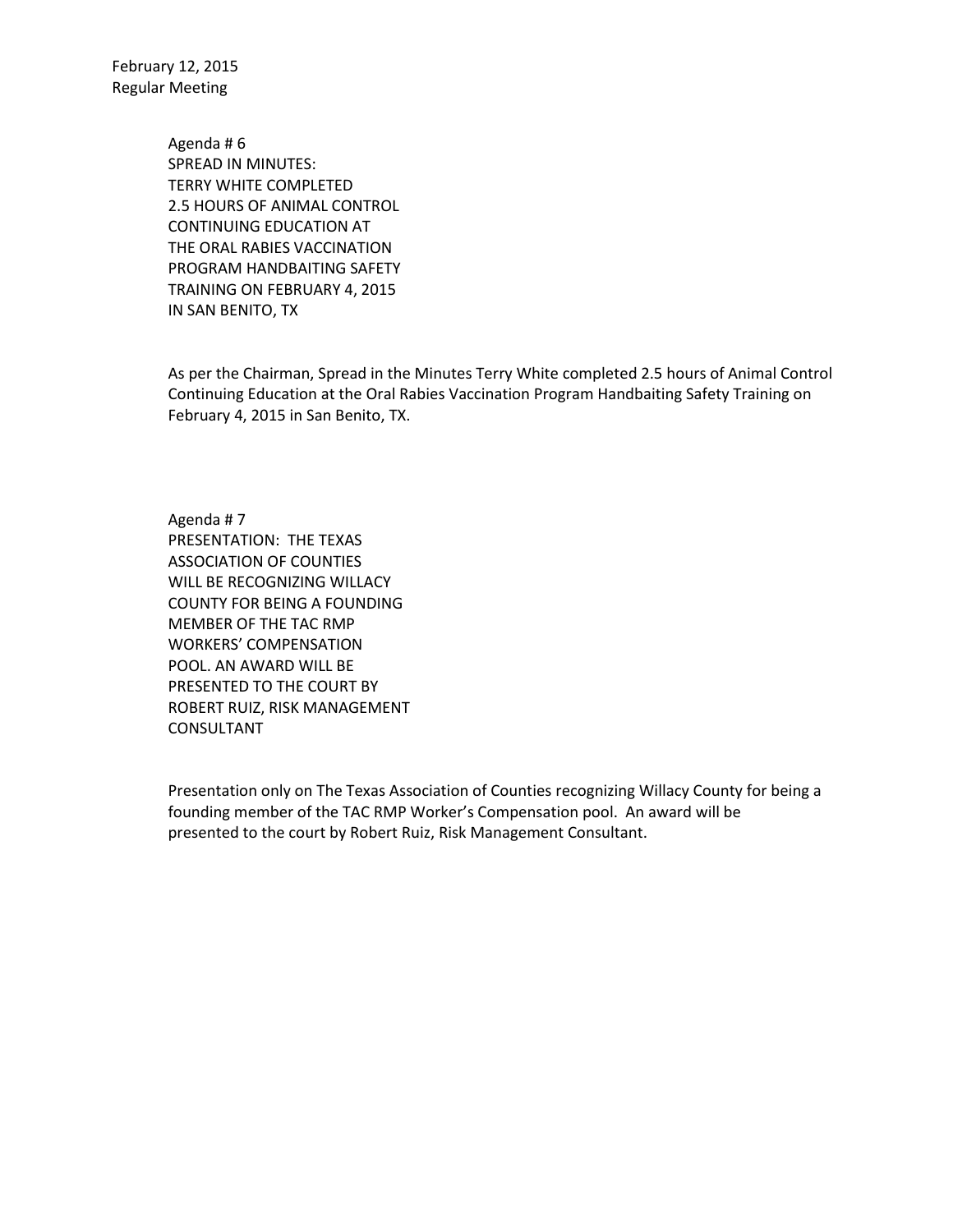> Agenda # 8 PRESENTATION: THE RAYMONDVILLE CHAMBER OF COMMERCE "SERVING WILLACY COUNTY" WOULD LIKE TO MAKE A PRESENTATION REGARDING THE COUNTY PARTNERING ON ADVERTISING **OPPORTUNITIES**

Presentation made by Elma Chavez from The Raymondville Chamber of Commerce made a presentation regarding the county partnering on advertising opportunities. As per the Chairman, would like to set up a workshop specific this.

Agenda # 9 DISCUSSION AND ACTION TO MARK SPACES FOR THE COURT REPORTER AND BAILIFF NEXT TO THE DISTRICT JUDGE PARKING SPACE ON THE EAST SIDE OF THE ADMINISTRATION BUILDING

Motion was made by Commissioner Guerra, seconded by Commissioner De Luna to table this item. Motion was put before the Court by the Chairman. Commissioners Guerra, De Luna, Serrato and Gonzales voting AYE. NAYS NONE. Motion was declared carried.

Agenda # 10 DISCUSSION AND ACTION TO APPROVE THE PURCHASE OF A SCANNER FOR THE DISTRICTS CLERKS OFFICE OUT OF THE RECORDS & PRESERVATION FUND

Motion was made by Commissioner De Luna, seconded by Commissioner Gonzales for approval to purchase a scanner for the District Clerk's Office out of the Records & Preservation Fund. Motion was put before the Court by the Chairman. Commissioners Guerra, De Luna, Serrato and Gonzales voting AYE. NAYS NONE. Motion was declared carried.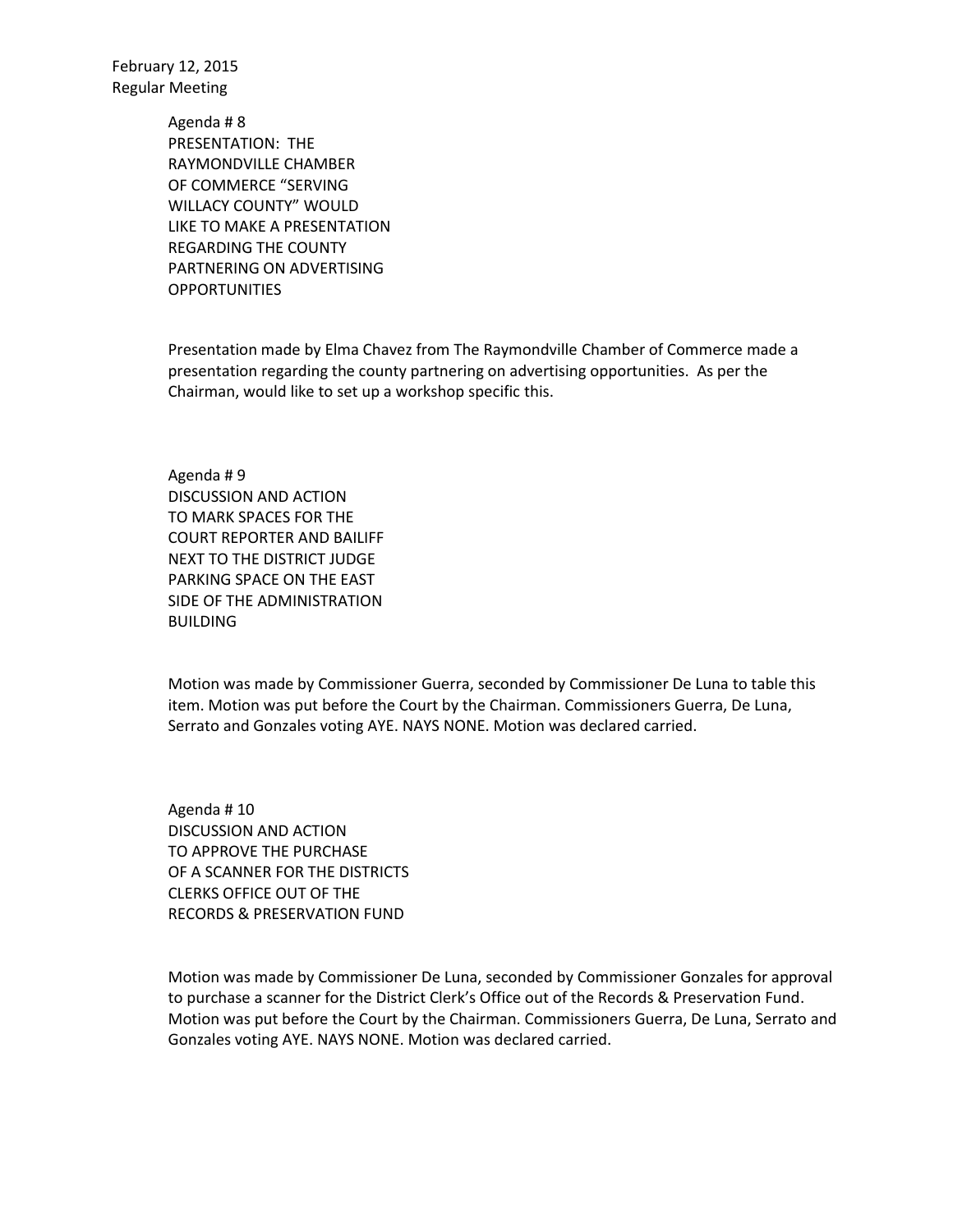> Agenda # 11 DISCUSSION AND ACTION TO DESIGNATE TWO PARKING SPACES (MINIMUM OF ONE FOR THE DISTRICT CLERK & CHIEF DEPUTY CLERK)

Motion was made by Commissioner Gonzales, seconded by Commissioner De Luna to table this item. Motion was put before the Court by the Chairman. Commissioners Guerra, De Luna, Serrato and Gonzales voting AYE. NAYS NONE. Motion was declared carried.

Agenda # 12 DISCUSSION AND ACTION TO APPROVE THE PROJECT "PRESERVE AND DIGITIZE" RECORD BOOKS OF THE WILLACY COUNTY RECORDS OFFICE. PROJECT TO BE DONE BY KOFILE PRESERVATION

Motion was made by Commissioner Gonzales, seconded by Commissioner De Luna to table this item. Motion was put before the Court by the Chairman. Commissioners Guerra, De Luna, Serrato and Gonzales voting AYE. NAYS NONE. Motion was declared carried.

Agenda # 13 IN REGARDS FOR REQUEST TO ACCEPT RESIGNATION FROM EMPLOYMENT OF JUSTICE OF THE PEACE PCT. 2 CLERK

Motion was made by Commissioner Gonzales, seconded by Commissioner De Luna for approval to accept resignation from employee of Justice of the Peace Pct. 2. Motion was put before the Court by the Chairman. Commissioners Guerra, De Luna, Serrato and Gonzales voting AYE. NAYS NONE. Motion was declared carried.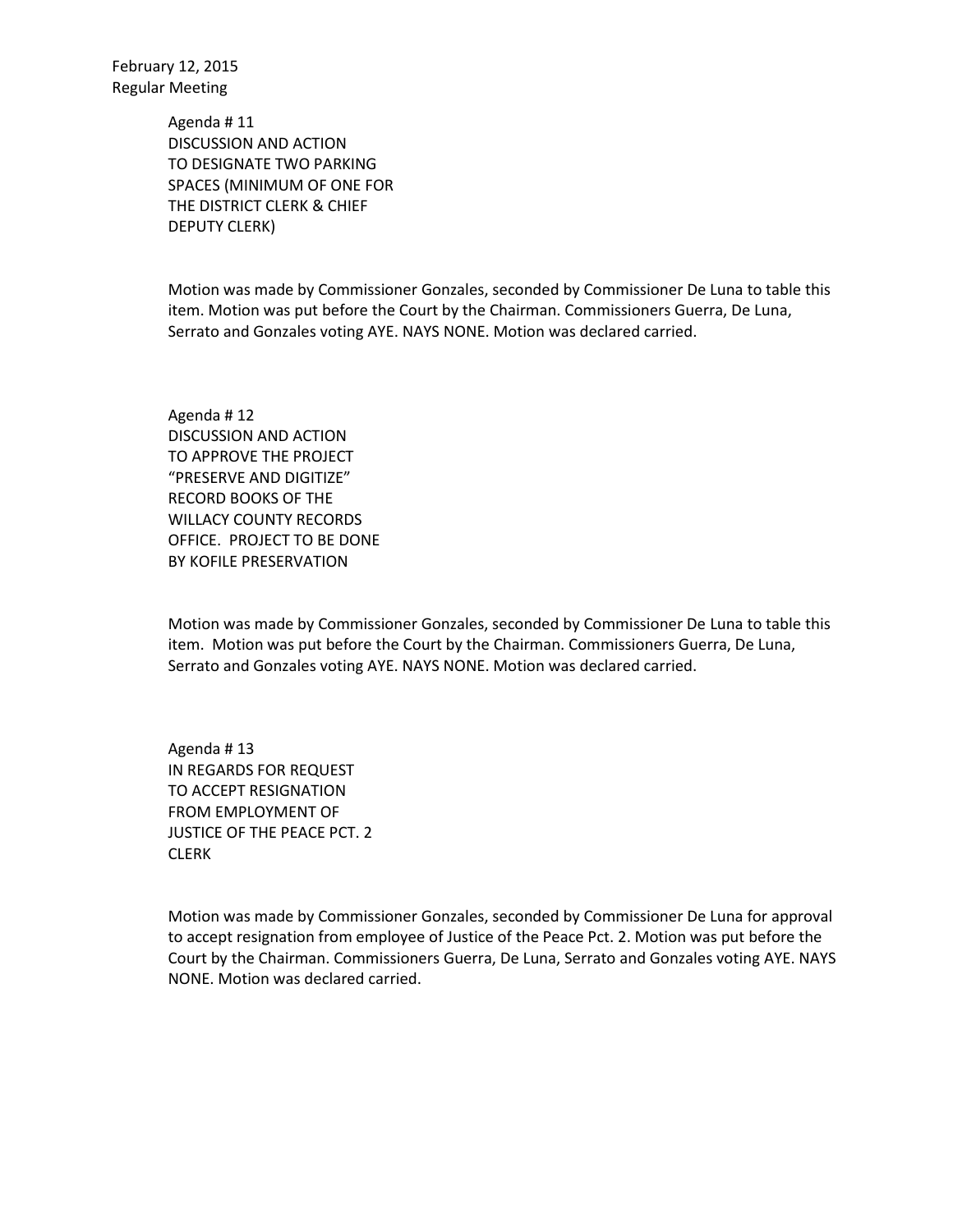> Agenda # 14 IN REGARDS FOR REQUEST TO EMPLOY JUSTICE OF THE PEACE PCT. 2 CLERK FROM THE POOL OF APPLICANTS

Motion was made by Commissioner Gonzales, seconded by Commissioner Serrato for approval to employ a Justice of the Peace Pct. 2 Clerk from the pool of applicants. Motion was put before the Court by the Chairman. Commissioners Guerra, De Luna, Serrato and Gonzales voting AYE. NAYS NONE. Motion was declared carried.

Agenda # 15 IN REGARDS TO CONSIDER APPROVAL OF A REVISED 2015-2016 COMMUNITY DEVELOPMENT FUND RESOLUTION TO IDENTIFY THE WILLACY COUNTY CAPITAL FUND AS THE MATCH SOURCE

Motion was made by Commissioner Guerra, seconded by Commissioner Serrato for approval of a revised 2015-2016 Community Development Fund Resolution to identify the Willacy County Capital Fund as the match source. Motion was put before the Court by the Chairman. Commissioners Guerra, De Luna, Serrato and Gonzales voting AYE. NAYS NONE. Motion was declared carried.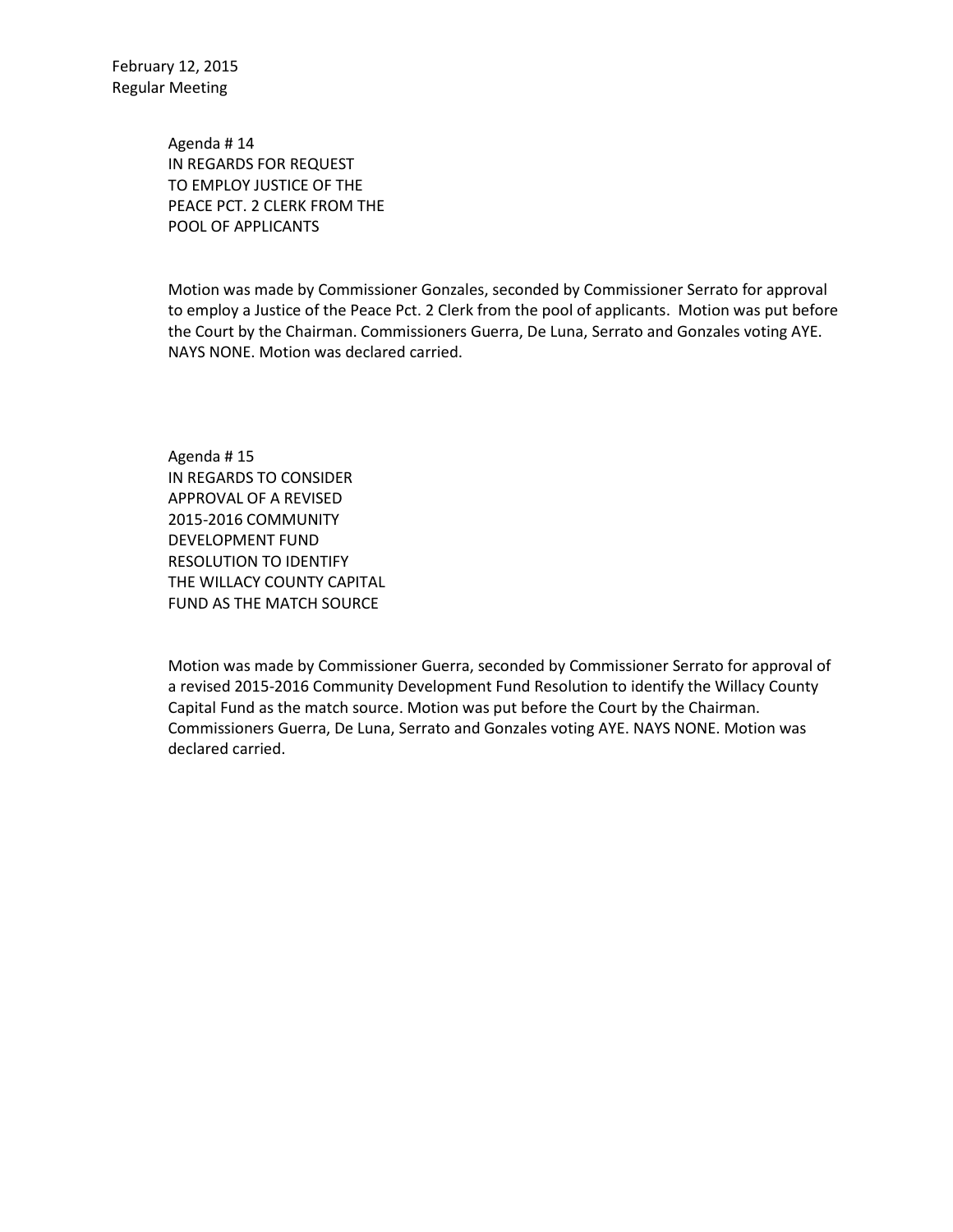> Agenda # 16 IN REGARDS TO PERMISSION TO APPLY FOR FISCAL YEAR 2016 GRANTS FOR HIDTA, CPS, BPU, JAG, GENERAL VICTIMS ASSISTANCE, AND VIOLENT CRIMES AGAINST WOMEN AND ALL SUPPORTING DOCUMENTATION, INCLUDING RESOLUTION AND IF AWARDED, PERMISSION TO ACCEPT GRANT REWARDS

Motion was made by Commissioner Gonzales, seconded by Commissioner De Luna for approval to apply for Fiscal Year 2016 grants for HIDTA, CPS, BPU, JAG, General Victims Assistance, and Violent Crimes Against Women and all supporting documentation, including resolution and if awarded, permission to accept grant rewards. Motion was put before the Court by the Chairman. Commissioners Guerra, De Luna, Serrato and Gonzales voting AYE. NAYS NONE. Motion was declared carried.

Agenda # 17 IN REGARDS TO REQUEST FOR PER DIEM AND MILEAGE FOR (3) SEBASTIAN VOLUNTEER FIREFIGHTERS FOR 2015 EDINBURG TRAINING CONFERENCE

Motion was made by Commissioner Serrato, seconded by Commissioner Gonzales for approval to pay meals and mileage for the three Sebastian Volunteer Firefighters for 2015 Edinburg Training Conference. Motion was put before the Court by the Chairman. Commissioners Guerra, De Luna, Serrato and Gonzales voting AYE. NAYS NONE. Motion was declared carried.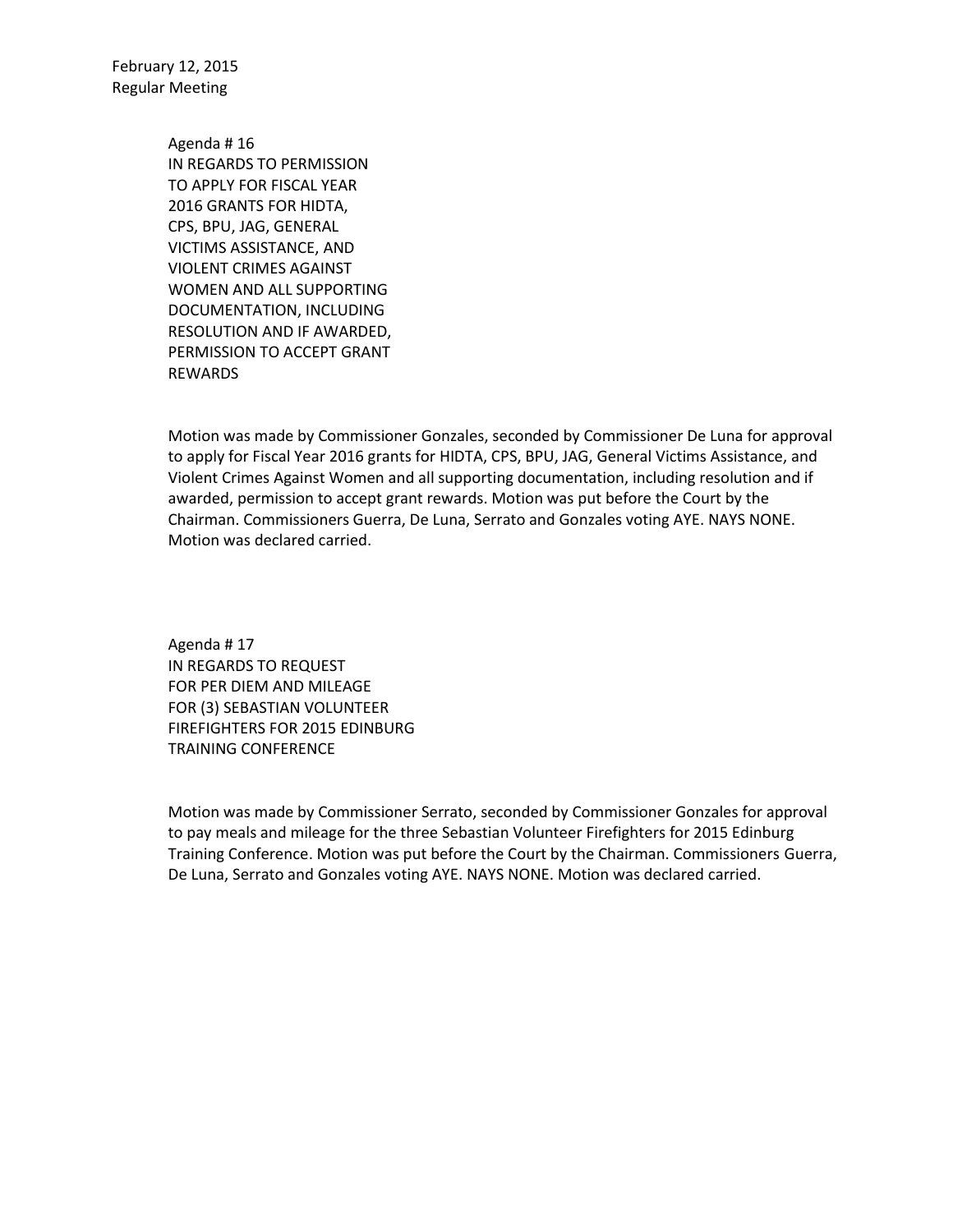> Agenda # 18 IN REGARDS TO REQUEST TRAINING CONFERENCE TUITION PAYMENT (REIMBURSEMENT BY TEXAS FOREST SERVICE) FOR 2015 TRAINING CONFERENCE, EDINBURG, TX

Motion was made by Commissioner De Luna, seconded by Commissioner Serrato for approval of training conference tuition payment (reimbursement by Texas Forest Service) for 2015 Training Conference, Edinburg, TX. Motion was put before the Court by the Chairman. Commissioners Guerra, De Luna, Serrato and Gonzales voting AYE. NAYS NONE. Motion was declared carried.

Agenda # 19 IN REGARDS TO REQUEST FOR PER DIEM AND MILEAGE FOR (2) SANTA MONICA VOLUNTEER FIREFIGHTERS FOR 2015 EDINBURG TRAINING CONFERENCE

Motion was made by Commissioner Gonzales, seconded by Commissioner De Luna for approval per diem and mileage for two Santa Monica Volunteer Firefighters for 2015 Edinburg Training Conference. Motion was put before the Court by the Chairman. Commissioners Guerra, De Luna, Serrato and Gonzales voting AYE. NAYS NONE. Motion was declared carried.

Agenda # 20 IN REQUEST TO REQUEST FROM SANTA MONICA VOLUNTEER FIRE DEPARTMENT TO ADD 4 NEW 2-WAY RADIOS TO COUNTY'S EXISTING RADIO **CONTRACT** 

Motion was made by Commissioner Guerra, seconded by Commissioner De Luna for approval of \$360.00 for 2015 prorated subscription and one-time activation fees for the Santa Monica Volunteer Fire Department to add 4 new 2 way radios to County's existing radio contract. Motion was put before the Court by the Chairman. Commissioners Guerra, De Luna, Serrato and Gonzales voting AYE. NAYS NONE. Motion was declared carried.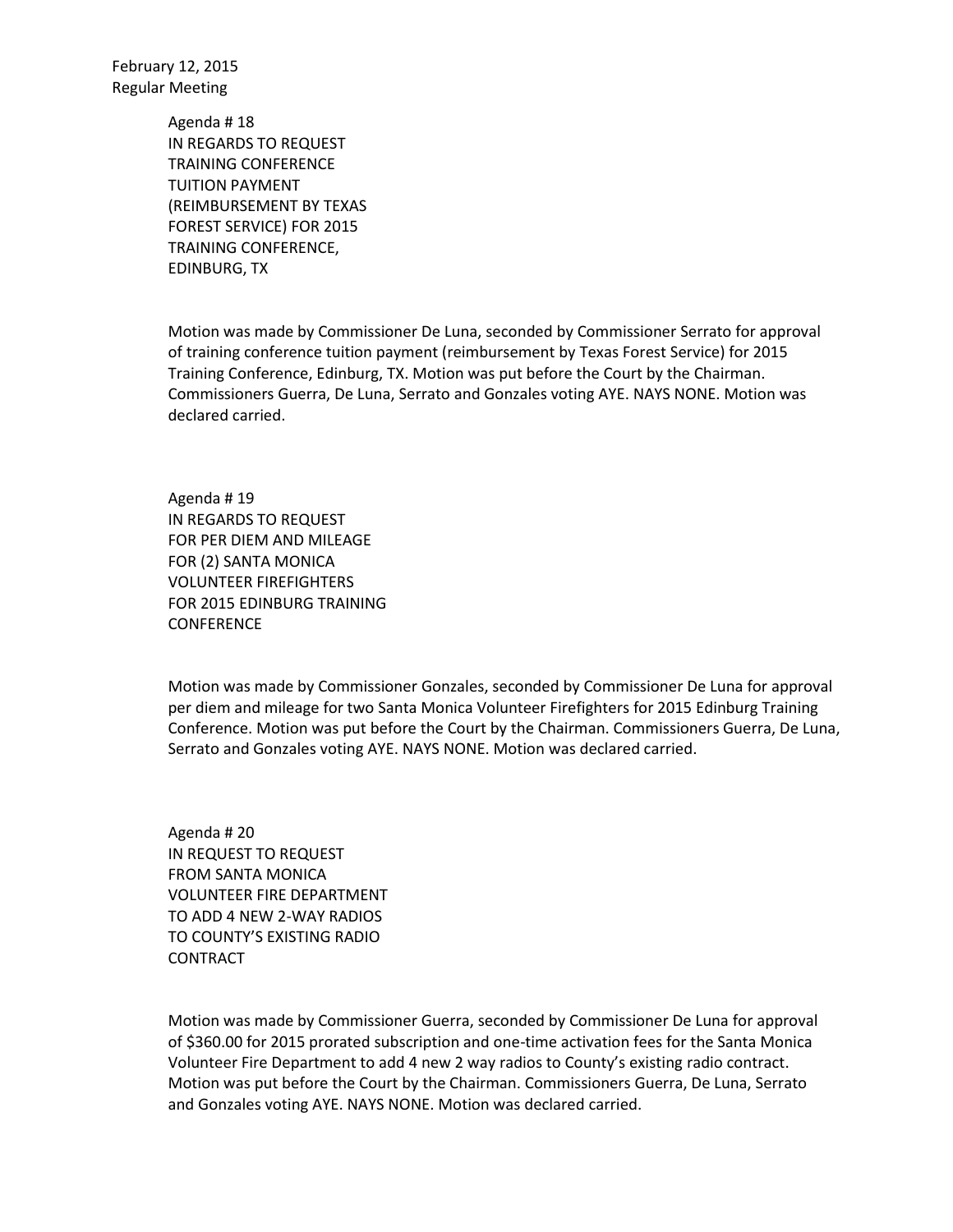> Agenda # 21 DISCUSSION AND ACTION TO HIRE SURVEYING COMPANY FOR THE INDUSTRIAL PARK ROAD (BEHIND NORTH SIDE OF COUNTY JAIL)

Motion was made by Commissioner Guerra, seconded by Commissioner Serrato for approval to hire surveying company for the industrial park road (behind north side of county jail) and to buy caliche if necessary paid out from Fund #104, Pilot-Multi-Use Complex. Motion was put before the Court by the Chairman. Commissioners Guerra, De Luna, Serrato and Gonzales voting AYE. NAYS NONE. Motion was declared carried.

Agenda # 22 IN REGARDS TO CONSIDERATION AND POSSIBLE ACTION TO ACCEPT MAXOR ADMINISTRATIVE SERVICES RECOMMENDATION TO IMPLEMENT A NEW COMPOUND MANAGEMENT PROGRAM EFFECTIVE MARCH 1, 2015 TO HELP CONTROL RX COSTS ASSOCIATED WITH COMPOUNDED PRESCRIPTIONS

Motion was made by the Chairman, seconded by Commissioner Gonzales to table this item. Motion was put before the Court by the Chairman. Commissioners Guerra, De Luna, Serrato and Gonzales voting AYE. NAYS NONE. Motion was declared carried.

Agenda # 23 IN REGARDS TO REVIEW, DISCUSS AND UPDATE TO THE 2015-2016 COMMUNITY DEVELOPMENT FUND PROPOSED PROJECTS AND TAKE ACTION AS MAY BE **NECESSARY** 

Motion was made by Commissioner Guerra, seconded by Commissioner De Luna for approval to review, discuss and update to the 2015-2016 Community Development Fund proposed projects and take action as may be necessary. Motion was put before the Court by the Chairman. Commissioners Guerra, De Luna, Serrato and Gonzales voting AYE. NAYS NONE. Motion was declared carried.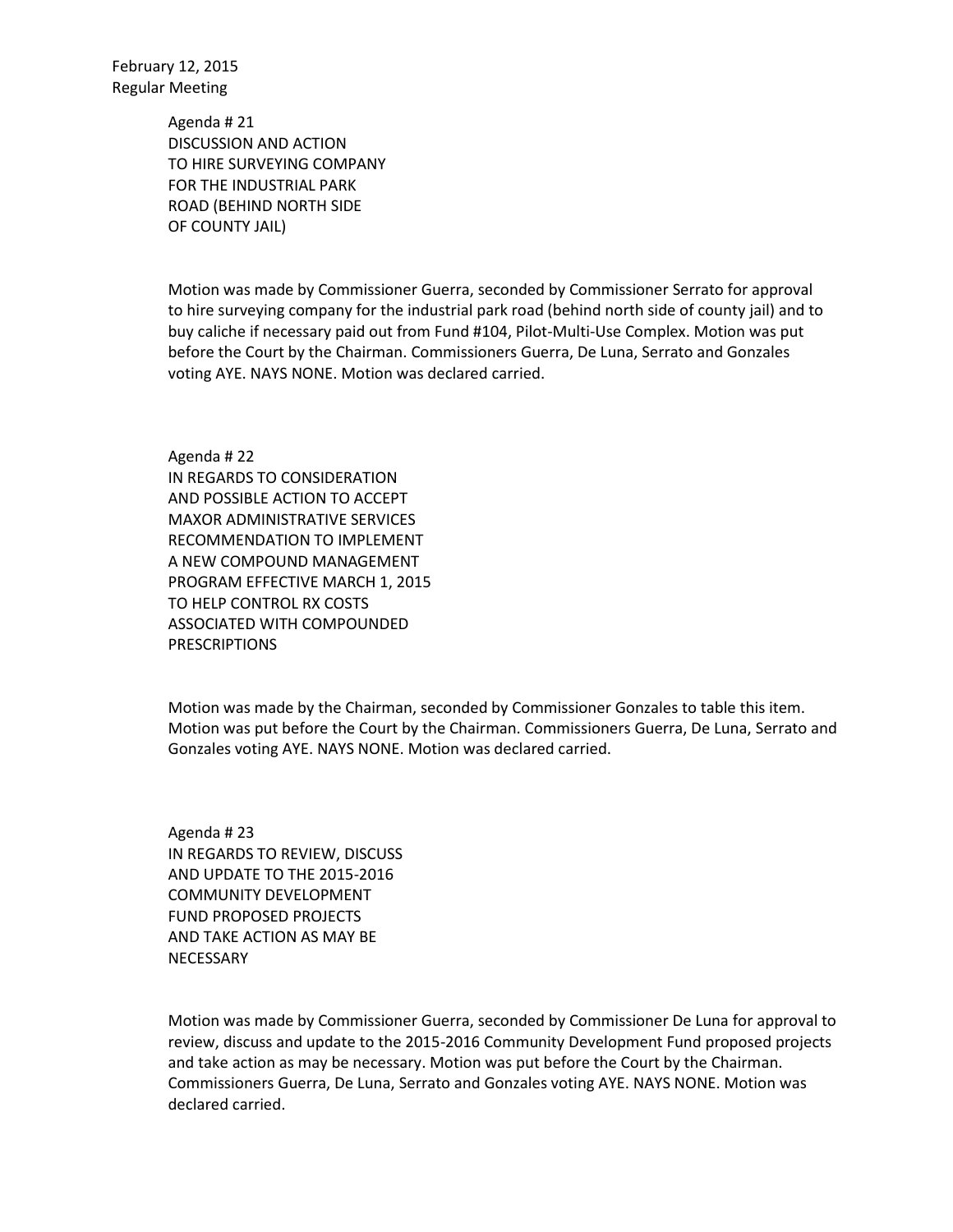## **Move to item number 27, instead of item number 24.**

Motion was made by Commissioner Gonzales, seconded by Commissioner Serrato to Reconvene. Motion was put before the Court by the Chairman. Commissioners Guerra, De Luna, Serrato and Gonzales voting AYE. NAYS NONE. Motion was declared carried.

Agenda # 24 IN REGARDS TO APPROVAL OF DONATED SALVAGED CALICHE FROM FLINT ENERGY SERVICE INC. TO ROAD & BRIDGE PRECINCT 2

Motion was made by Commissioner Guerra, seconded by Commissioner Serrato for approval of donated salvaged caliche from Flint Energy Service Inc. to Road & Bridge Precinct 2. Motion was put before the Court by the Chairman. Commissioners Guerra, De Luna, Serrato and Gonzales voting AYE. NAYS NONE. Motion was declared carried.

Agenda # 25 IN REGARDS TO APPROVAL TO AUCTION EQUIPMENT THRU GOVDEALS.COM FOR PRECINCT 4

Motion was made by Commissioner Guerra, seconded by Commissioner De Luna for approval to auction equipment through GovDeals.com for Precinct 4. Motion was put before the Court by the Chairman. Commissioners Guerra, De Luna, Serrato and Gonzales voting AYE. NAYS NONE. Motion was declared carried.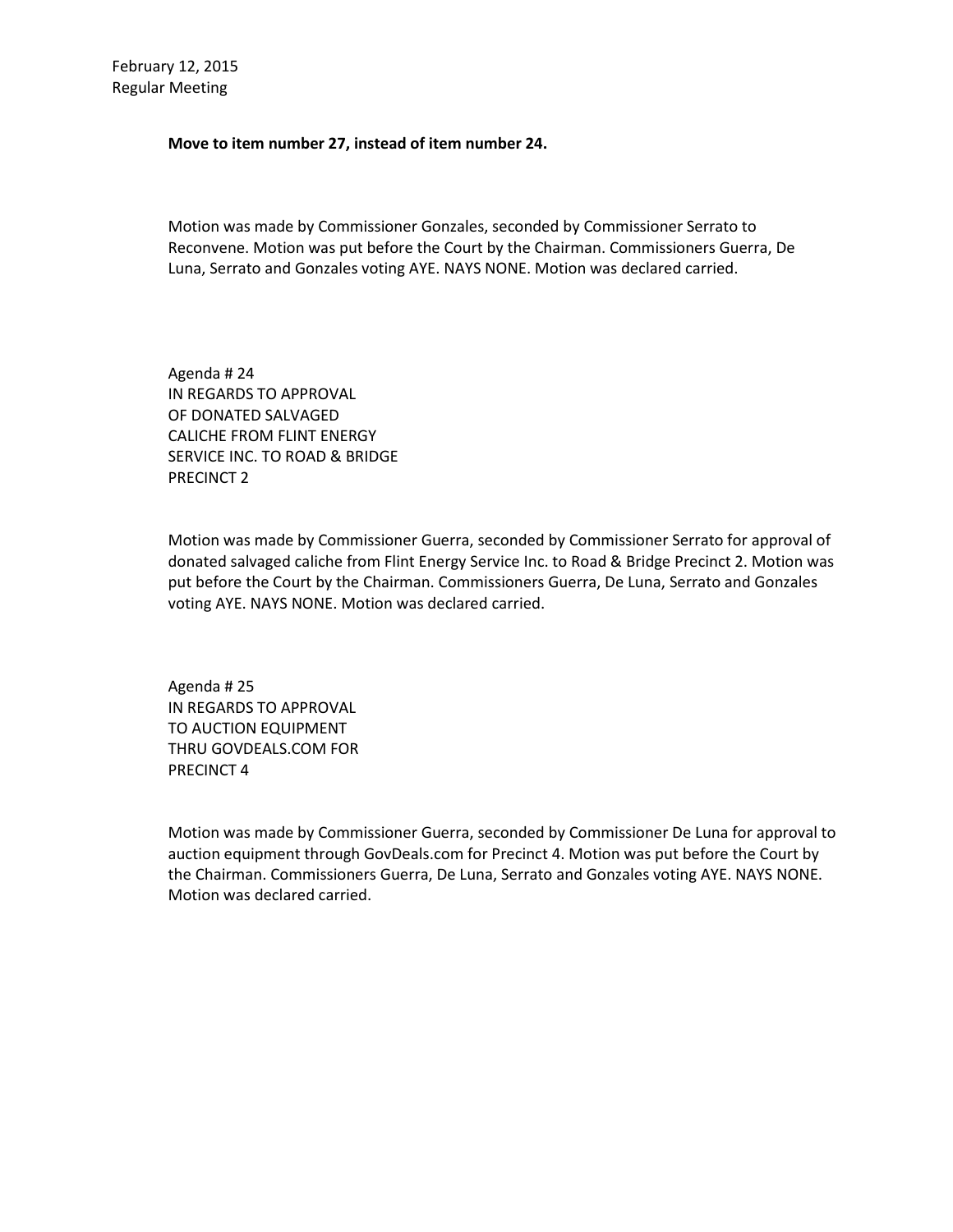> Agenda # 26 IN REGARDS TO AUTHORIZATION TO SUBMIT APPLICATIONS, RESOLUTIONS, AND IF AWARDED, ACCEPT FUNDING FOR GENERAL JUVENILE JUSTICE AND DELINQUENCY PREVENTION PROGRAMS FROM THE CRIMINAL JUSTICE DIVISION (CJD) FOR THE GOVERNOR'S OFFICE 2016 GRANT CYCLE

Motion was made by Commissioner Guerra, seconded by Commissioner Serrato for approval to authorize to submit applications, resolutions, and if awarded, accept funding for General Juvenile Justice and Delinquency Prevention Programs from the Criminal Justice Division (CJD) for the Governor's Office 2016 grant cycle. Motion was put before the Court by the Chairman. Commissioners Guerra, De Luna, Serrato and Gonzales voting AYE. NAYS NONE. Motion was declared carried.

## **Move to item number 28.**

Agenda # 27 IN REGARDS TO GRANT CONTRACT 713520, CONSIDER CONSTRUCTION BIDS RECEIVED AND AWARD A CONSTRUCTION CONTRACT TO THE LOWEST QUALIFIED BIDDER

Motion was made by Commissioner Guerra, seconded by Commissioner Serrato to approve Grant Contract 713520, consider construction bids received and award a construction contract to the lowest qualified bidder to Jimmy Closner & Sons for the amount of \$132,188.50. Motion was put before the Court by the Chairman. Commissioners Guerra, De Luna, Serrato and Gonzales voting AYE. NAYS NONE. Motion was declared carried.

Motion was made by Commissioner Gonzales, seconded by Commissioner De Luna to recess for lunch. Motion was put before the Court by the Chairman. Commissioners Guerra, De Luna, Serrato and Gonzales voting AYE. NAYS NONE. Motion was declared carried.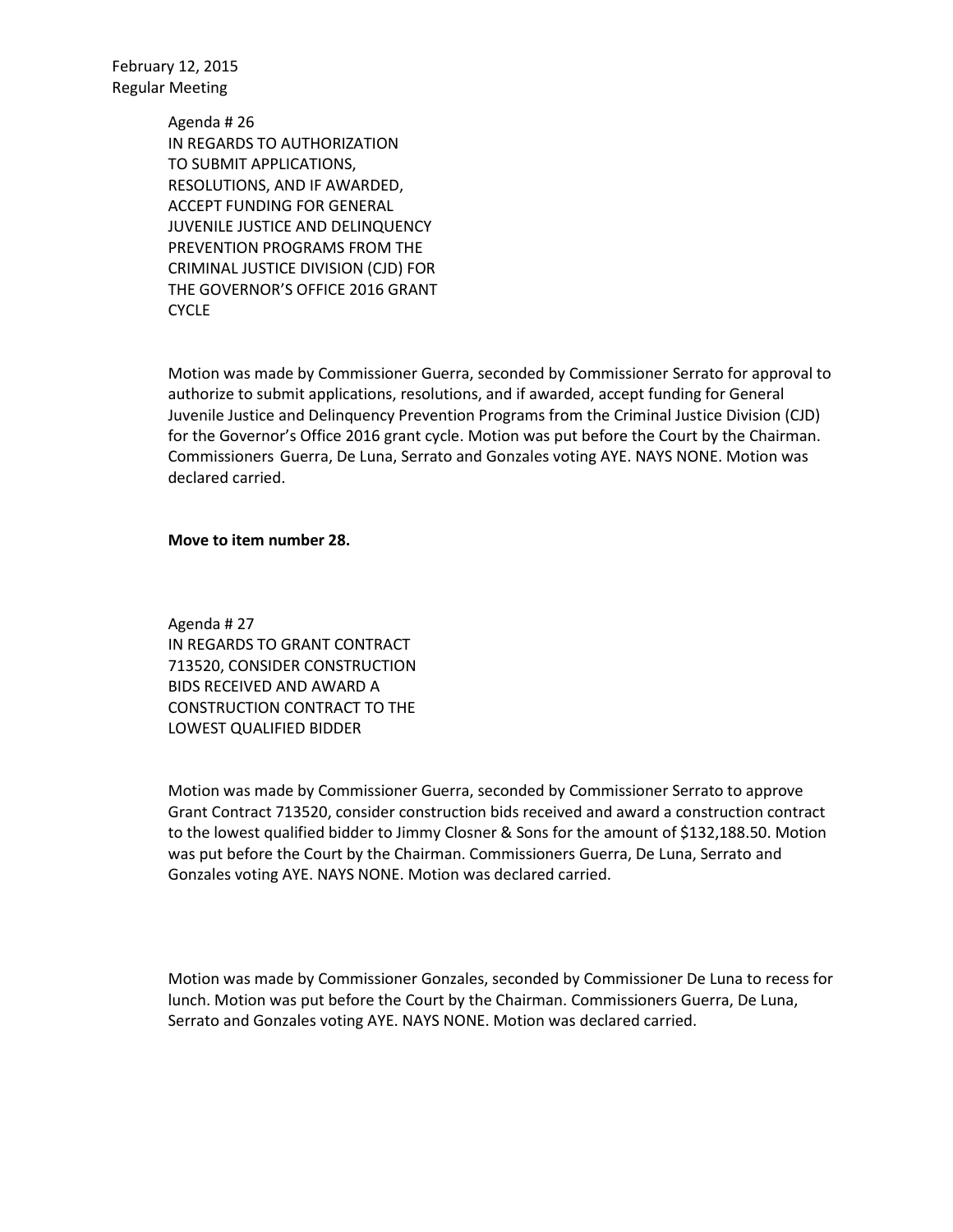> Agenda # 28 DISCUSSION AND ACTION TO CONSIDER AUTHORIZATION OF RESOLUTION TO REQUEST 84<sup>TH</sup> STATE LEGISLATURE TO CONSIDER POSSIBLE EMERGENCY FUNDING MECHANISM TO ASSIST WILLACY COUNTY, MASTER PLAN MEET ELIGIBILITY AND GUIDELINES OF THE TEXAS HISTORICAL COMMISSION, COURTHOUSE PRESERVATION PROGRAM

Motion was made by Commissioner Guerra, seconded by Commissioner Serrato for approval of resolution to request 84<sup>th</sup> State Legislature to consider possible emergency funding mechanism to assist Willacy County, Master Plan meet eligibility and guidelines of the Texas Historical Commission, Courthouse Preservation Program. Motion was put before the Court by the Chairman. Commissioners Guerra, De Luna, Serrato and Gonzales voting AYE. NAYS NONE. Motion was declared carried.

Recess for Break at 2:15 p.m.

Motion was made by Commissioner De Luna, seconded by Commissioner Serrato to Reconvene. Motion was put before the Court by the Chairman. Commissioners Guerra, De Luna, Serrato and Gonzales voting AYE. NAYS NONE. Motion was declared carried.

Agenda # 29 PRESENTATION/PROPOSAL BY BROADDUS AND ASSOCIATES REGARDING WILLACY COUNTY COURTHOUSE MASTER PLAN-UPDATE, POSSIBLE REVISION REQUIREMENTS, RELATED COSTS AND PROCEDURES TO QUALIFY FOR LEGISLATIVE TESTIMONIAL INTENT, THC GRANT APPLICATION AND FOR THE PURPOSE TO SEEK COMMUNITY PARTNERSHIP SUPPORT

Motion was made by the Chairman, seconded by Commissioner De Luna for approval of up to \$29,000.00 for the Willacy County Courthouse to come out of the Law Library Fund providing within the accounting guidelines and if not to come out of the General Fund. Motion was put before the Court by the Chairman. Commissioners Guerra, De Luna, Serrato and Gonzales voting AYE. NAYS NONE. Motion was declared carried.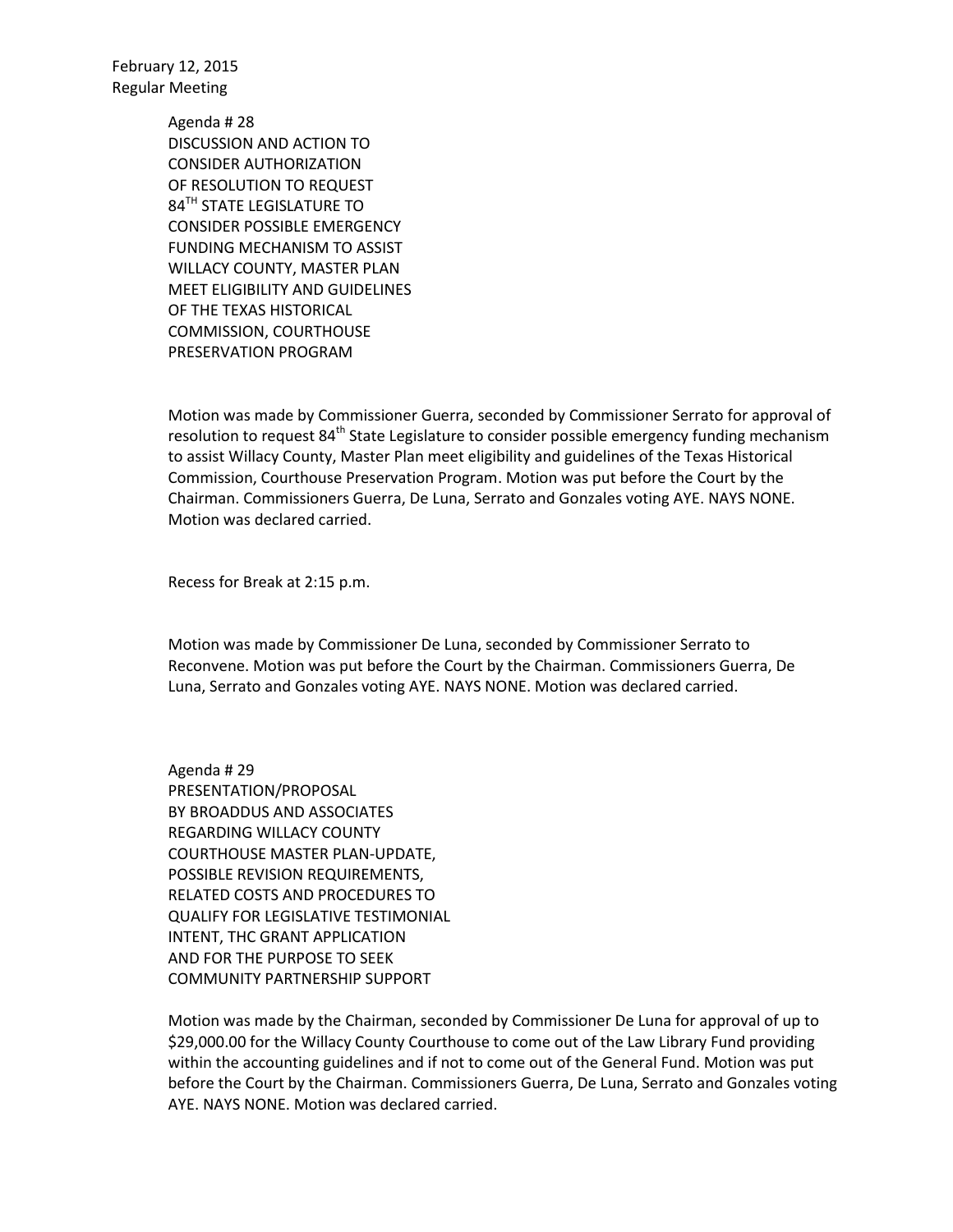> Agenda # 30 DISCUSSION AND ACTION TO CONSIDER AUTHORIZATION OF THE IDENTIFIED AND APPROVED WILLACY COUNTY LEGISLATIVE AGENDA-PROPOSED TO THE 84<sup>TH</sup> STATE LEGISLATURE TO IMPLEMENT, ADVOCATE AND SEEK THE SUPPORT OF THE STATE LEADERSHIP

Motion was made by Commissioner Guerra, seconded by Commissioner Serrato for approval to authorize of the identified and approved Willacy County Legislative Agenda-Proposed to the 84<sup>th</sup> State Legislature to implement, advocate and seek the support of the state leadership. Motion was put before the Court by the Chairman. Commissioners Guerra, De Luna, Serrato and Gonzales voting AYE. NAYS NONE. Motion was declared carried.

Agenda # 31 DISCUSSION AND ACTION TO CONSIDER AMENDMENTS AND AUTHORIZATION, SALLY VELASQUEZ, CONSULTANT IN GOVERNMENTAL AFFAIRS FOR PROFESSIONAL SERVICES" CONTACT TERMS AS AMENDED TO APPLY IN THE 2014- 2016 AGREEMENT ENTERED WITH WILLACY COUNTY

Motion was made by Commissioner Guerra, seconded by Commissioner Serrato for approval to consider amendments and authorization, Sally Velasquez, Consultant in Governmental Affairs for Professional Services contact terms as amended to apply in the 2014-2016 agreement entered with Willacy County. Motion was put before the Court by the Chairman. Commissioners Guerra, De Luna, Serrato and Gonzales voting AYE. NAYS NONE. Motion was declared carried.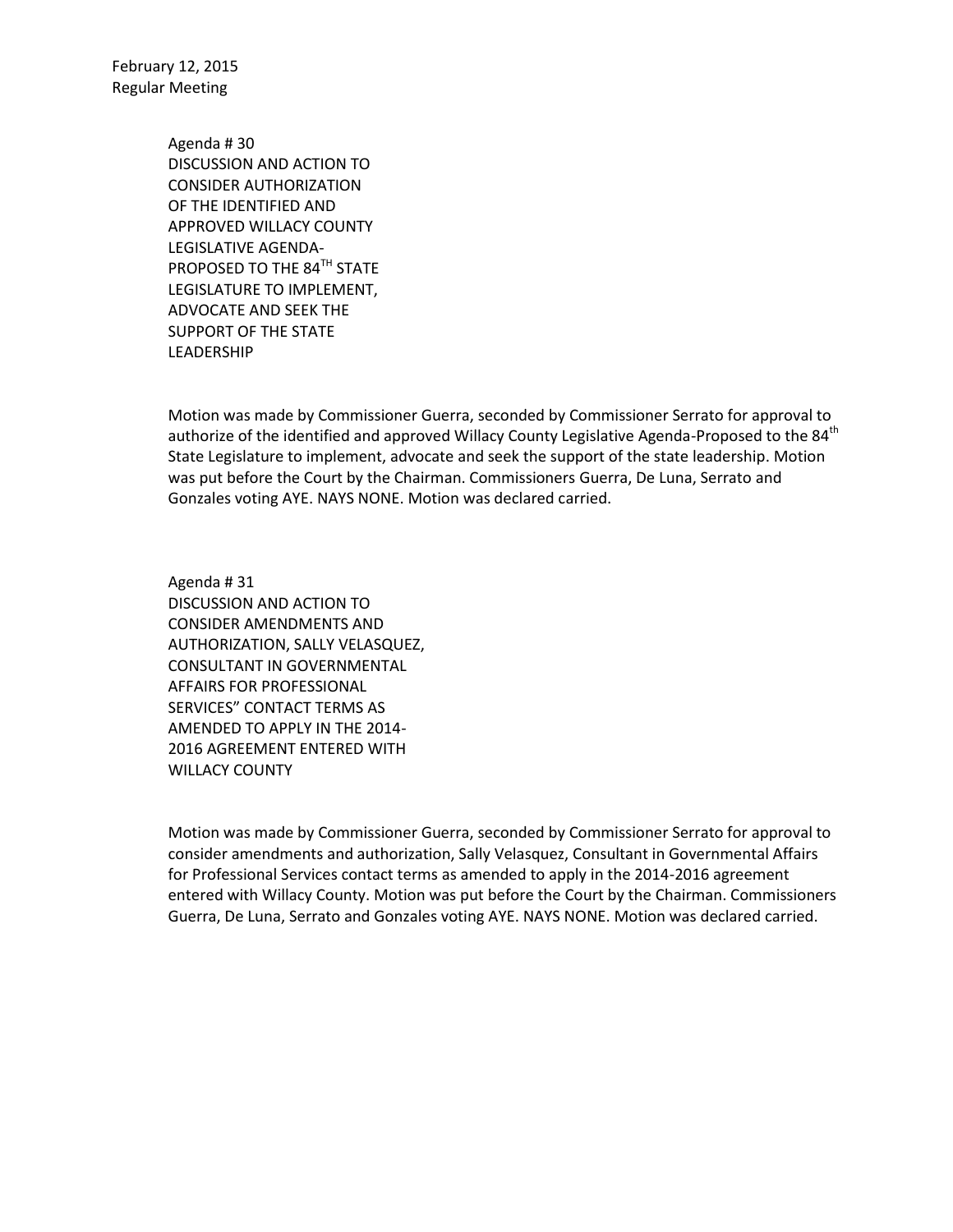> Agenda # 32 ADJOURN TO EXECUTIVE SESSION AS AUTHORIZED BY TEXAS GOVERNMENT CODE SECTION 551.074 CLOSED SESSION ITEM: (A) DISCUSSION ON LIBRARY PERSONNEL MATTERS

Adjourn for Executive Session.

Agenda # 33 RECONVENE INTO OPEN SESSION/ ACTION RELATIVE TO EXECUTIVE SESSION

Reconvene from Executive Session at 4:13 p.m.

Motion was made by Commissioner De Luna, seconded by Commissioner Gonzales to Reconvene. Motion was put before the Court by the Chairman. Commissioners Guerra, De Luna, Serrato and Gonzales voting AYE. NAYS NONE. Motion was declared carried.

Motion was made by Commissioner Gonzales, seconded by Commissioner Guerra for approval to terminate the appointment of Librarian Employee. Motion was put before the Court by the Chairman. Commissioners Guerra, De Luna, Serrato and Gonzales voting AYE. NAYS NONE. Motion was declared carried.

Agenda # 34 IN REGARDS TO APPROVAL OF TREASURER'S REPORT

Motion was made by Commissioner Serrato, seconded by Commissioner Gonzales for approval of Treasurer's Report, as presented. Motion was put before the Court by the Chairman. Commissioners Guerra, De Luna, Serrato and Gonzales voting AYE. NAYS NONE. Motion was declared carried.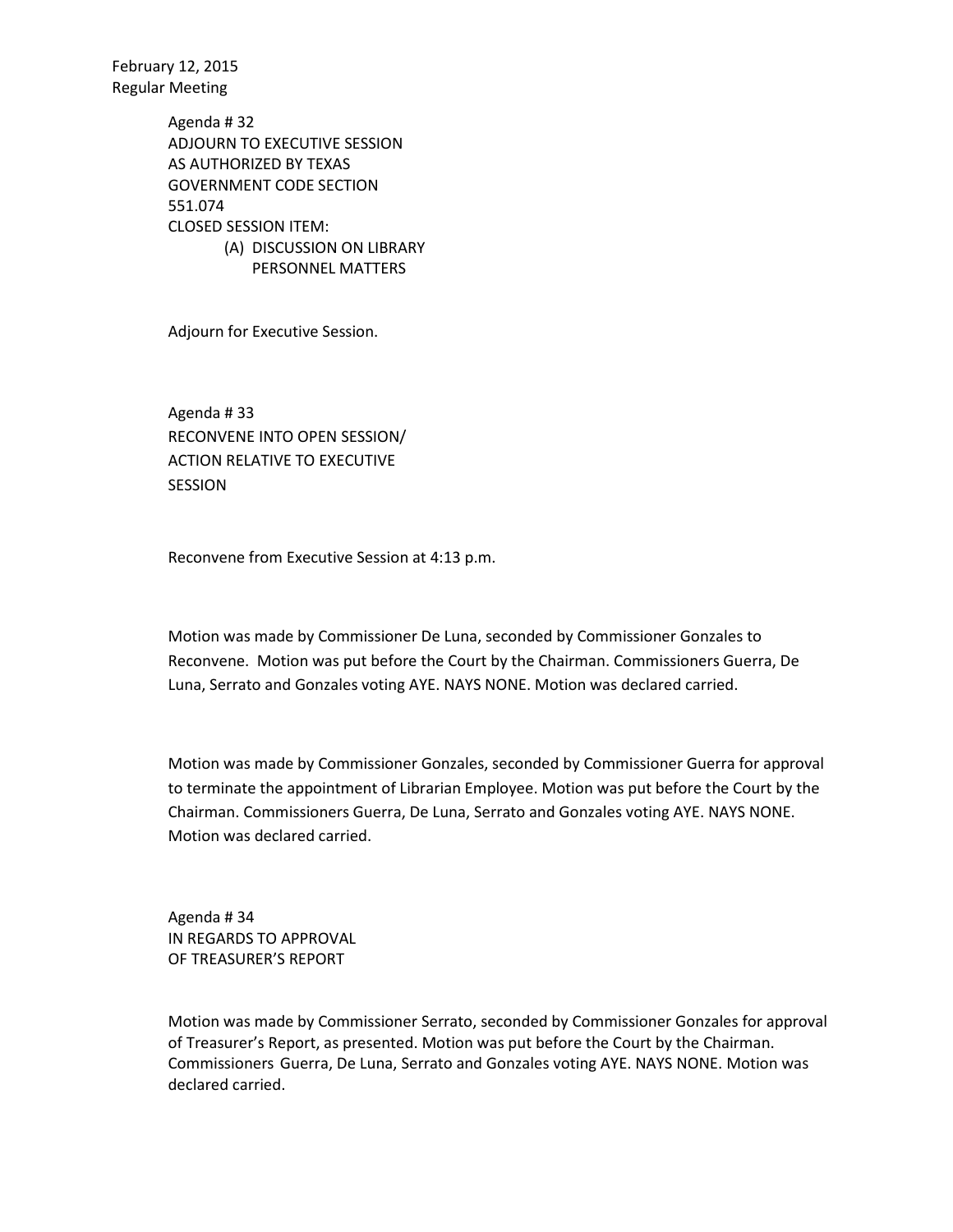Agenda # 35 IN REGARDS TO APPROVAL OF TAX COLLECTOR'S REPORT

Motion was made by Commissioner Serrato, seconded by Commissioner Gonzales for approval of Tax Collector's Report, as presented. Motion was put before the Court by the Chairman. Commissioners Guerra, De Luna, Serrato and Gonzales voting AYE. NAYS NONE. Motion was declared carried.

Agenda # 36 IN REGARDS TO APPROVAL OF CLAIMS

Motion was made by Commissioner Serrato, seconded by Commissioner De Luna for approval of Claims, as presented. Motion was put before the Court by the Chairman. Commissioners Guerra, De Luna, Serrato and Gonzales voting AYE. NAYS NONE. Motion was declared carried.

Agenda # 37 IN REGARDS TO APPROVAL OF BUDGET AMENDMENTS

Motion was made by Commissioner De Luna, seconded by Commissioner Serrato to pass on this item; no report available. Motion was put before the Court by the Chairman. Commissioners Guerra, De Luna, Serrato and Gonzales voting AYE. NAYS NONE. Motion was declared carried.